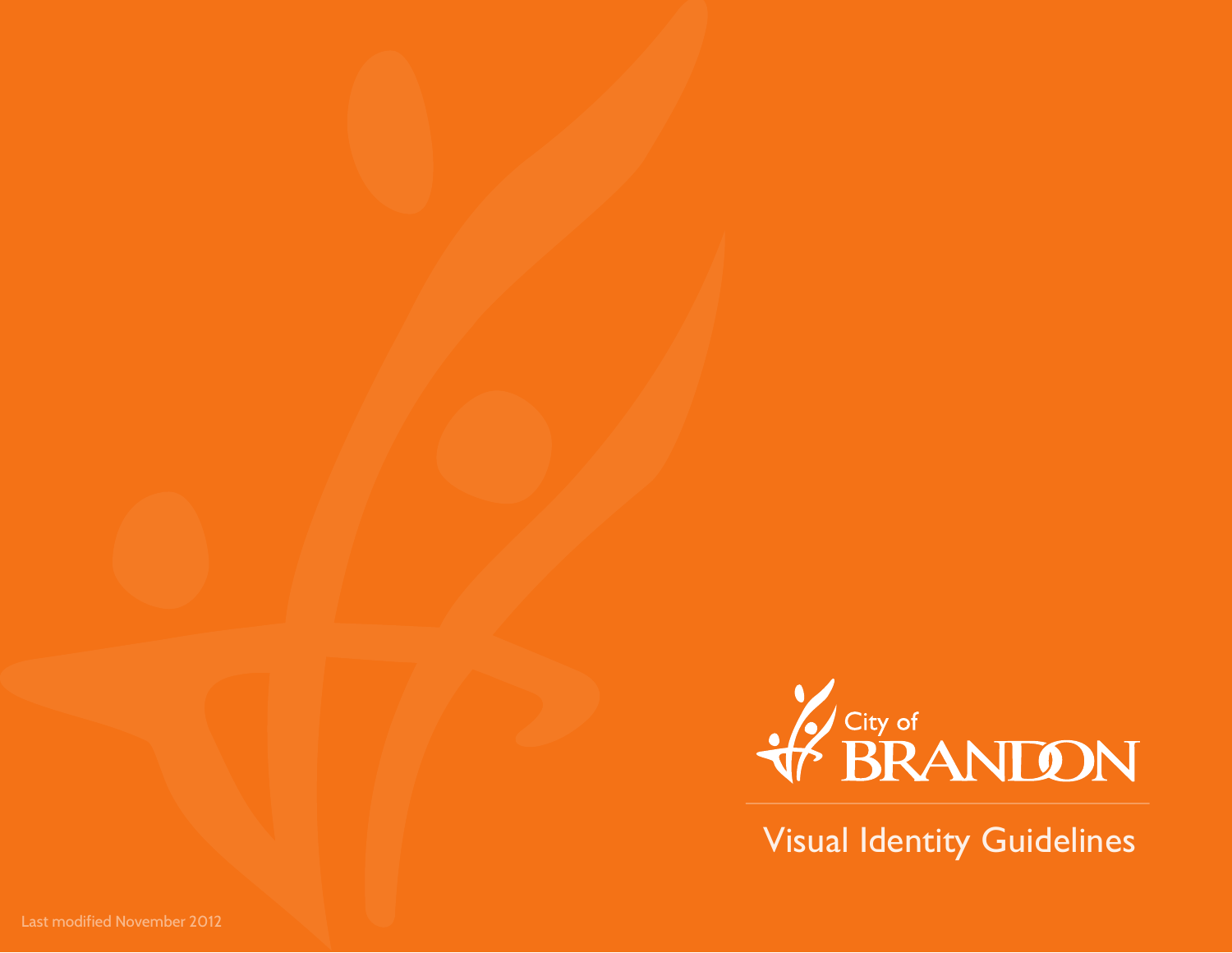# INTRODUCTION

The City of Brandon's logo is one that recognizes the importance of community and family, while paying homage to its strong ties to agriculture and affinity for nature.

One of the hallmarks of a successful brand is consistency. Therefore, the City of Brandon insists that all those who apply its logo and supporting elements do so with a concerted effort to maintain its integrity.

This document will guide users in the maintenance of consistency while applying the logo in its different uses. It should be consulted when planning any and all visual communications materials relating to the City of Brandon.

## FIXED CONFIGURATIONS

The configurations of the City of Brandon logo are the fixed configurations. When using the fixed configurations the logotype and logo graphic are set in a fixed position in relation to each other and cannot be altered.

There are two specific fixed configurations which are to be used for applications of the logo, the horizontal version (Figure A) and the vertical or stacked version (Figure B). The vertical or stacked version should only be used when there is not adequate spacing or layout to use the horizontal version.



*Figure A*



*Figure B*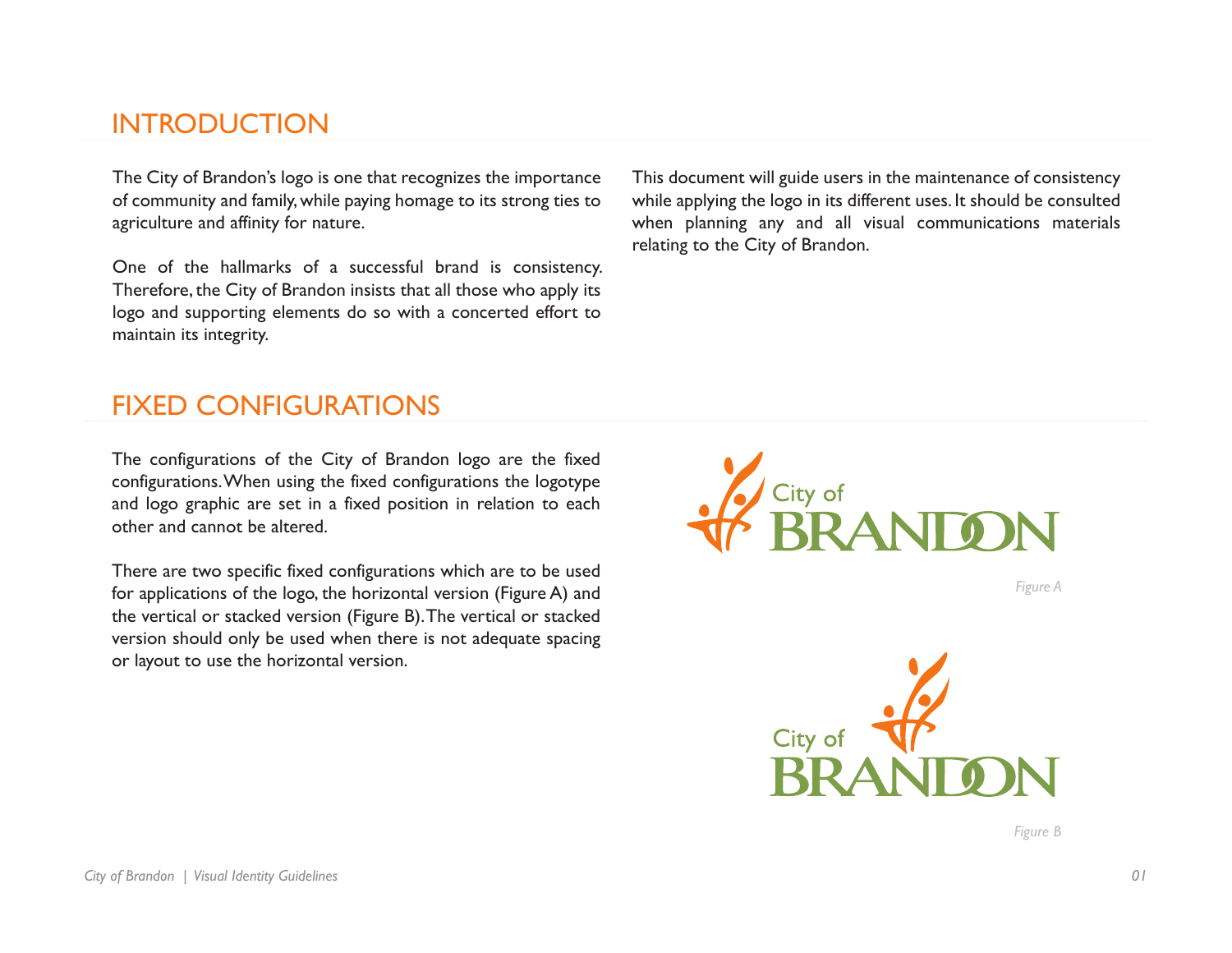## FLEXIBLE CONFIGURATIONS

The Flexible configurations of the logo are to be used only in special circumstances and be applied by a designer familiar with the City of Brandon logo with approval from the Communications Department.

The flexible configuration gives the designer the freedom to use the logo graphic (Figure A) or the Brandon wordmark (Figure B) separately from each other, and with different proportions, as long as it is not being applied in place of the City of Brandon logo but rather as an additional design element.



ORIENTATION AND STRUCTURE

The City of Brandon logo is comprised of two elements, the logo graphic (A), which is the key graphic identifier for Brandon and the logotype (B).



When the logo appears in fixed configuration, it must maintain the proper proportioning as indicated in the Margins and Clear Zones section to the right.



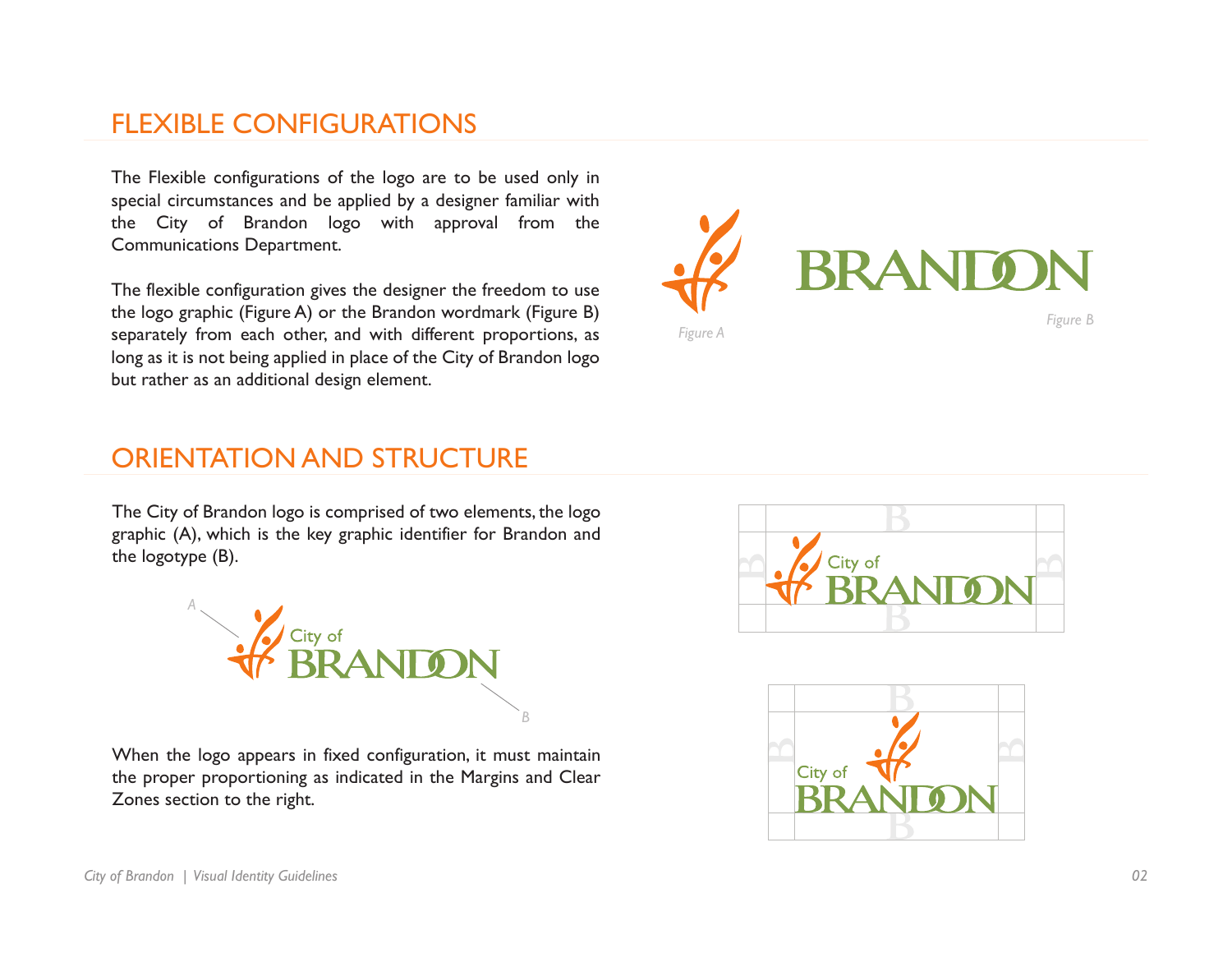## **COLOURS**

The City of Brandon logo has been designed with a very specific colour scheme which must be adhered at all times when being applied. This color scheme consists of:



Efforts **must** be made to maintain the logo's identified colour model as laid out above, without deviation. Special logos have been developed for use in a one colour format (Figure A), greyscale format (Figure B) as well as a reversed logo (Figure C) which provides contrast and is to be used when the logo appears against a dark coloured background. The logos depicted in Figure A and Figure B may also be used when colour is not an option (e.g. newspaper)







*Figure A Figure B Figure C*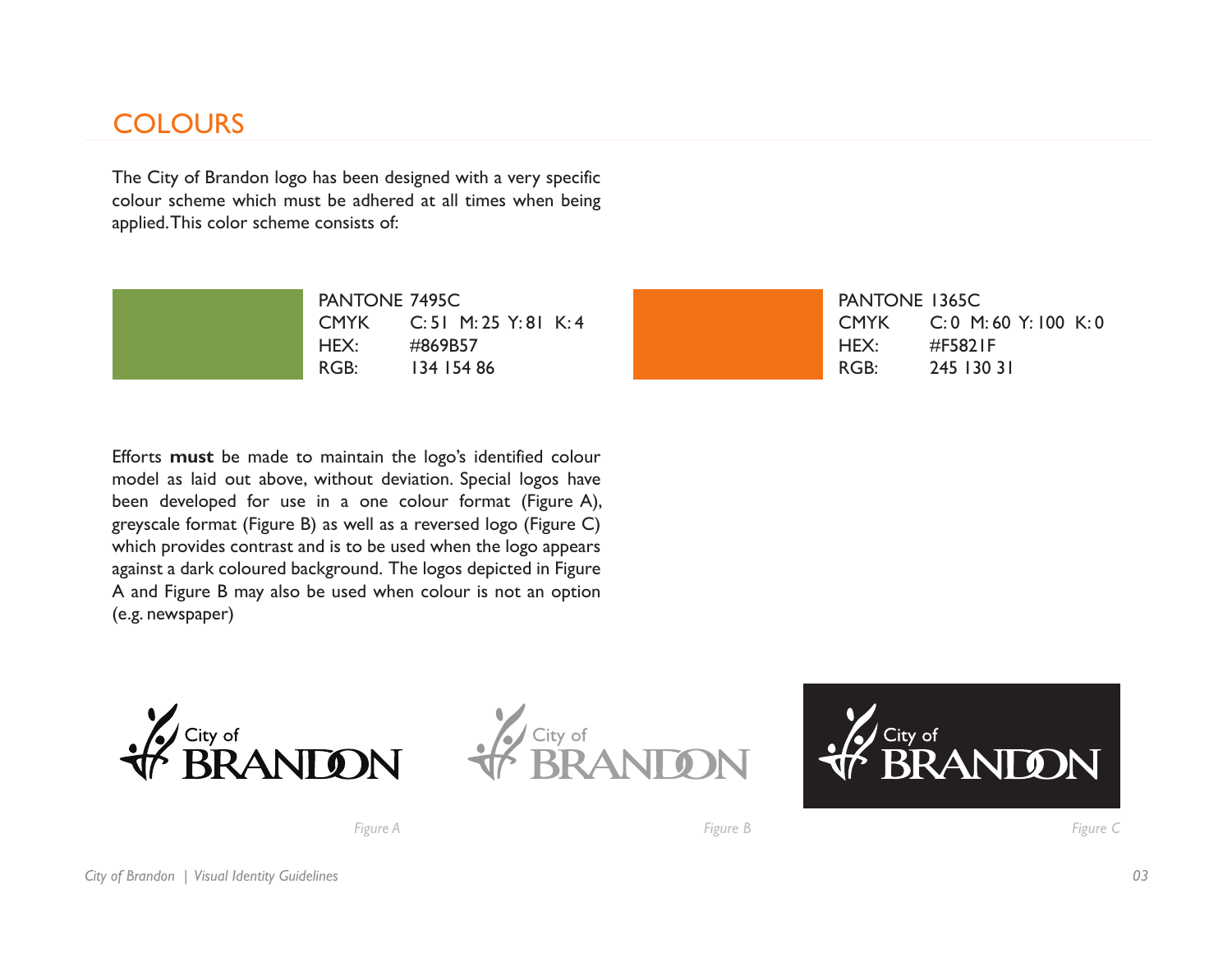# EXAMPLES OF INCORRECT USE

Do not stretch, skew or compress the logo.

Do not tile or duplicate the logo to create a wallpaper.

Do not tilt or rotate the logo.

Do not create outlines around the logo to create contrast.

Do not swap the colours assigned to the logo elements or assign different colours to any or all component of the logo (unless when reverse application is applied - see page 03).



City of **BRANTON** 

*FCity of*<br>**BRANION** 

City of<br>**BRANION** 





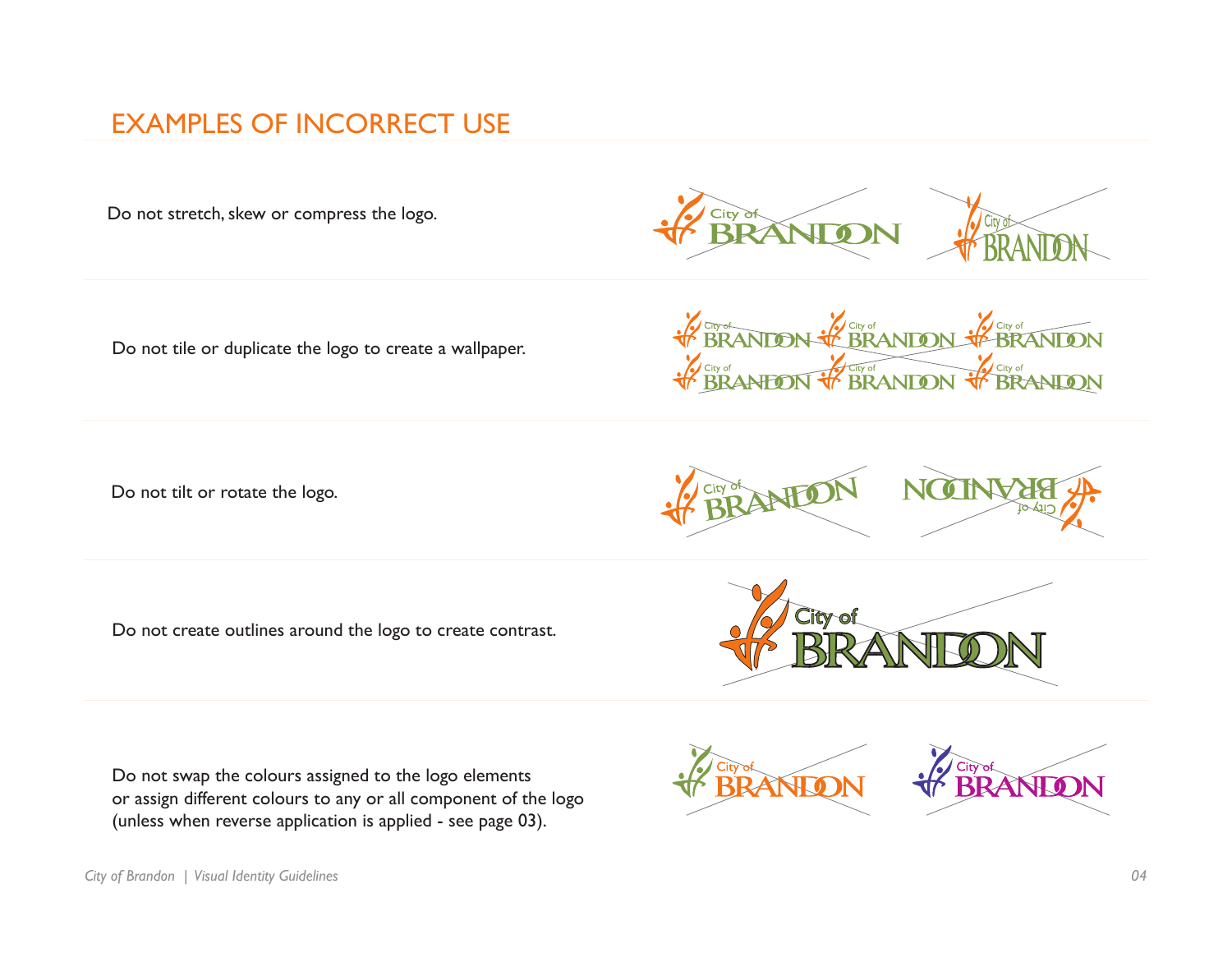# EXAMPLES OF INCORRECT USE

Do not change the proportion of the logo elements in relation to one another.



Do not substitute any typefaces or font attributes (e.g. italic)



Do not alter the opacity of any or all parts of the logo. (Special permission allowed for watermarking.)

Do not print the reverse application of the logo on a pale background that does not allow enough contrast of each colour. Use a black version of the logo in this instance.

Do not print the full colour application of the logo on a dark background that does not allow enough contrast of each colour. Use the white version of the logo in this instance.



City of



correct use